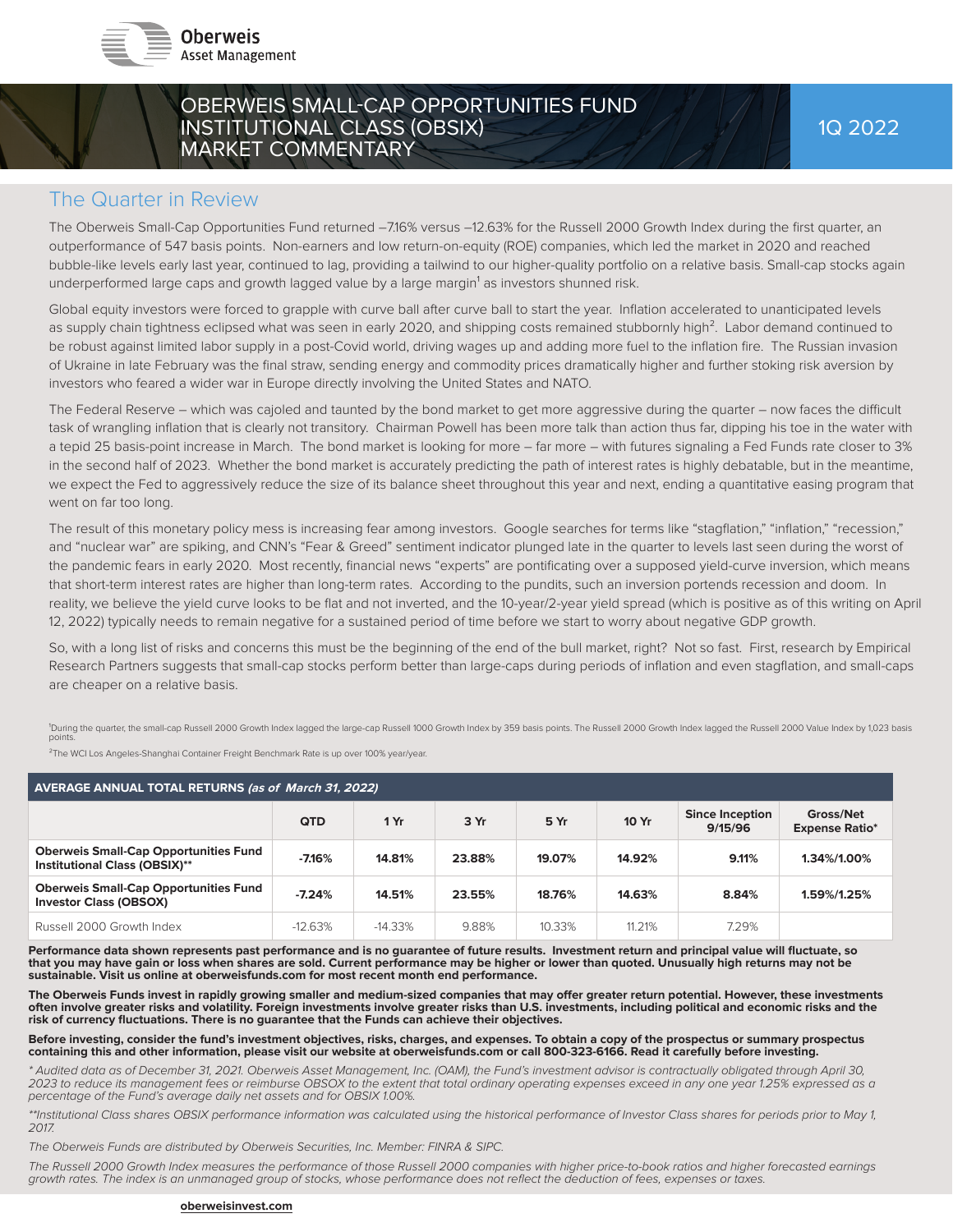



1Q 2022

### The Quarter in Review (continued)

Large-caps outperformed small-caps by a staggering 2,900 basis points<sup>3</sup> over the past year, and we'd bet on reversion. Furthermore, in our experience, periods of deteriorating sentiment historically offer great opportunities to invest in our Fund because expectations become too low. Research from Jefferies offers support, illustrating that small-cap stocks usually rebound from poor first-quarter returns. In the 10 worst first quarters for the Russell 2000 Index since 1980, the remaining 9-month return was positive 8 times and the average return for the full year was +12.0% (with a median of +20.6%). We also see this in the chart below from J.P. Morgan, where we note that similarly low levels of consumer sentiment (below 60) in the past were great times to buy stocks, with an average forward 12-month return for the S&P 500 of +19.8%.



Furthermore, while inflation is hitting the consumer, particularly at the gas pump, it's important to remember that the US consumer – which represents 70% of the economy – has record amounts of excess savings and record-low debt obligations, providing ample cushion to weather the storm.



Although headlines and investor risk appetites can change on a whim – particularly in this environment – our bottom-up strategy has always been focused on investing in businesses with idiosyncratic attributes that afford the potential for earnings growth to surprise to the upside. These companies are often undergoing a transformational change or event that we believe is potentially misunderstood or underestimated by the consensus. While the earnings multiples afforded such companies can oscillate from quarter to quarter, we believe that prudent stock selection of a diversified portfolio of companies with prospects for better-than-expected earnings growth is likely to outperform the broader market over the long-term.

<sup>3</sup>For the 1-year period ending 3/31/2022, the Russell 1000 Growth Index returned +14.98% versus -14.33% for the Russell 2000 Growth Index.